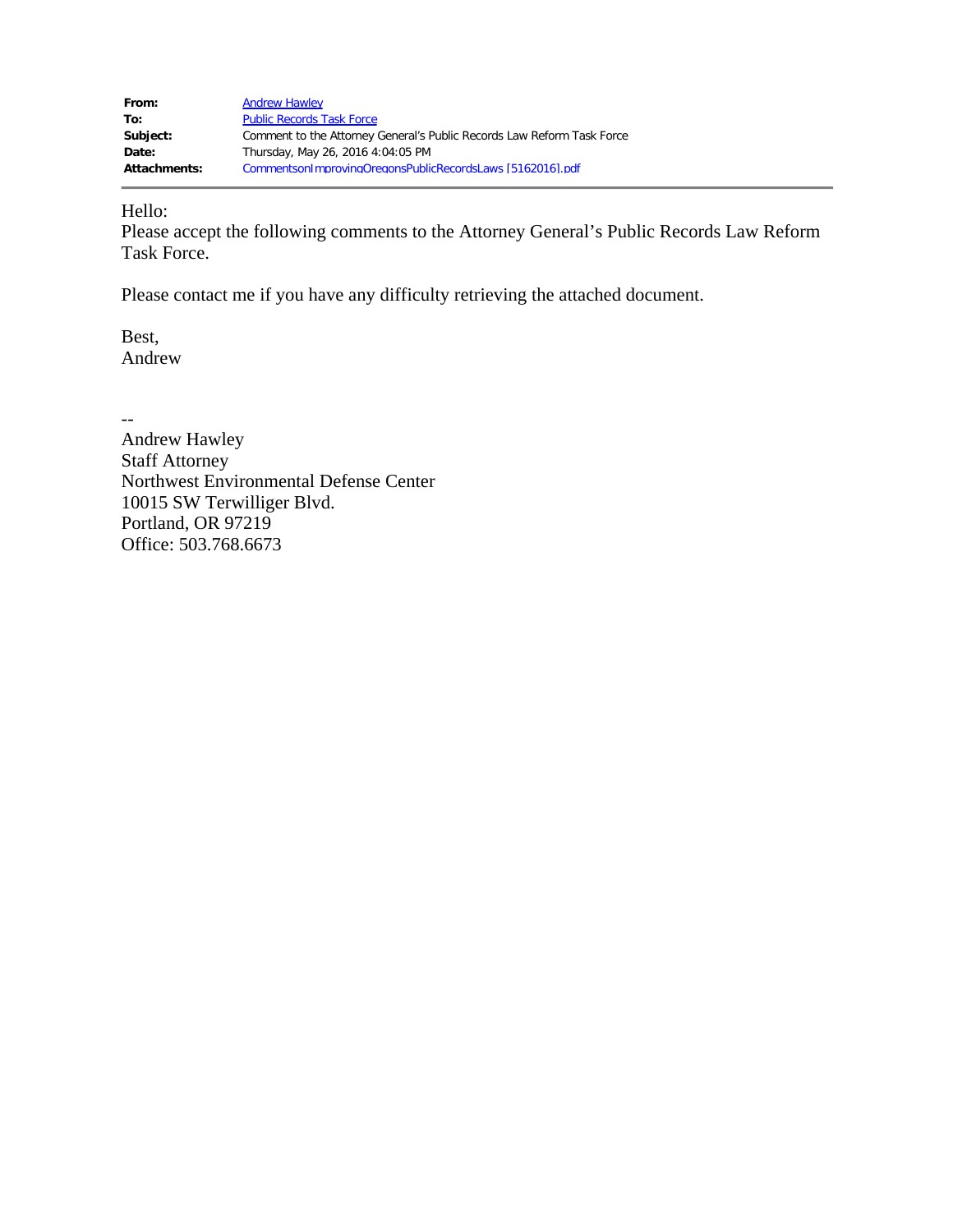Northwest Environmental Defense Center ● Columbia Riverkeeper ● Crag Law Center ● Hells Canyon Preservation Council ● Klamath-Siskiyou Wildlands Center ● Neighbors for Clean Air ● Northwest Environmental Advocates ● Tualatin Riverkeepers ● WildEarth Guardians

May 26, 2016

## **Via Electronic Mail: publicrecordstaskforce@doj.state.or.us**

Attorney General's Public Records Law Reform Task Force Oregon Department of Justice 1162 Court Street NE Salem, OR 97301-4096

Dear Task Force Members:

Our groups are each dedicated to the protection of the environment of the Pacific Northwest. In large part, we carry out our missions by ensuring that our federal, state, and local laws are implemented effectively. We do this in a variety of ways, but a significant portion of our work involves tracking the federal, state, and local agencies tasked with protecting Oregonians and our environment. Needless to say, the ready access to public records is integral to our work.

Openness and transparency are essential components of our government. So much so, it is telling that President Obama waited no longer than his first day in office to reaffirm that the federal "Freedom of Information Act should be administered with a clear pre-sumption: In the face of doubt, openness prevails." In doing so, the President invoked Justice Louis Brandeis, noting that "sunlight is said to be the best of disinfectants."

This fundamental principle of openness is also embodied in Oregon law, which gives every person the "right to inspect any public record of a public body in this state," unless there is an express prohibition in the law. In order to protect this right, we must guard against allowing the exception to consume the rule. It is well documented that there are now over 400 exceptions to Oregon's public records disclosure law. While many of these exemptions are necessary and appropriate, without established statutory sideboards and processes for developing and reviewing these exceptions, there is little to stop this list from continuing to grow unchecked. As a result, we support the systematic review and analysis of these exceptions.

 However, we believe that the two additional issues this Task Force has raised are of equal importance—namely, the timeliness of responses to public record requests and the fees associated with those requests. It is our opinion that the response to information requests should be swift and costs should not impede access. Again as President Obama stated "[t]he presumption of disclosure should be applied to all decisions" surrounding the release of public documents.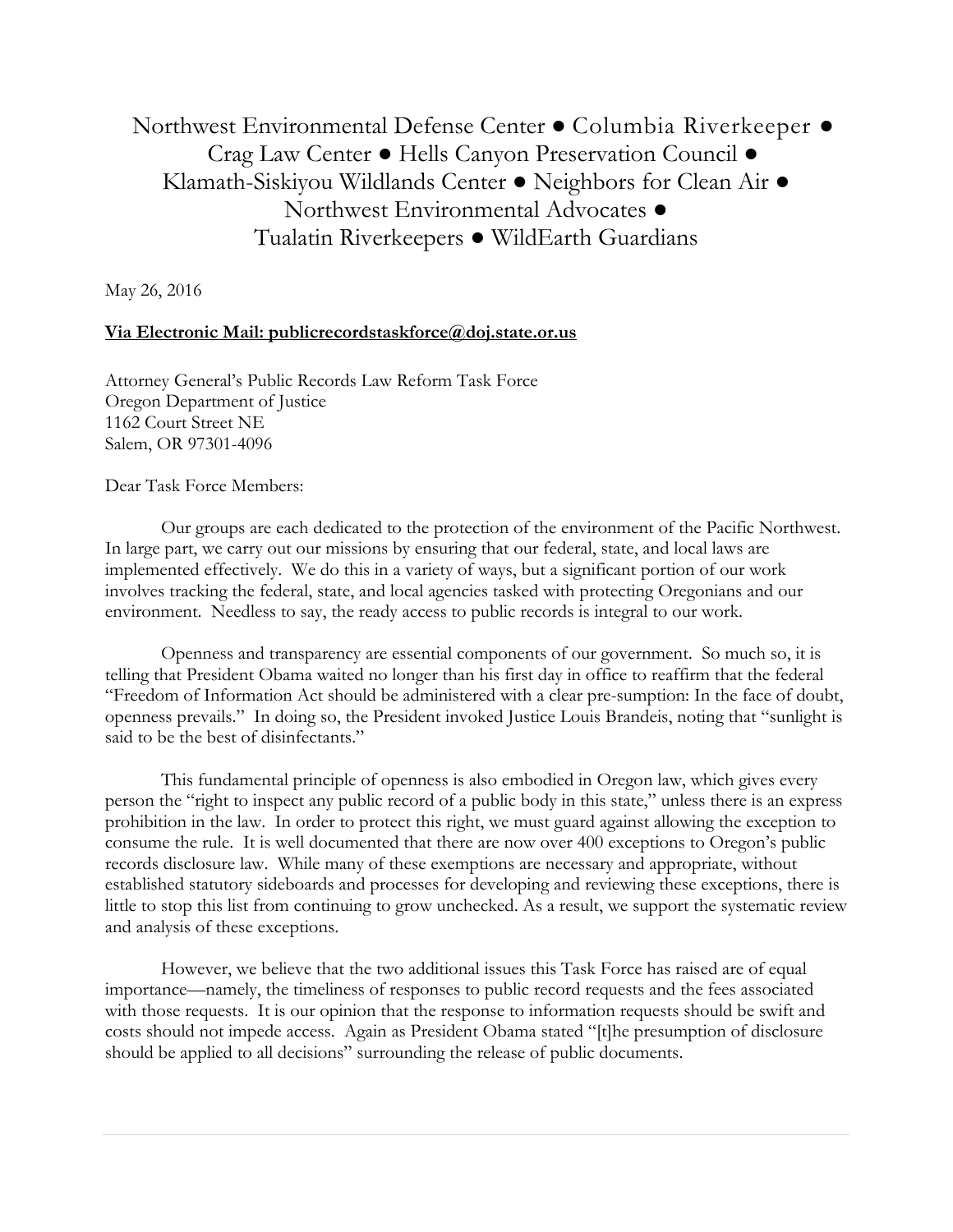Yet, it is our experience that the time taken to respond to a request and the fees charged can be significant barriers to the access of information under the current law. First, the lack of an enforceable deadline for a public body to respond to a public records request can in and of itself effectively undermine the process. While our experience has been that agencies *eventually* will process our records requests, that process can drag on for weeks and months. In some instances this delay is enough to render the requested information unhelpful to our efforts to protect the environment. Second, the imposition of excessive fees can also effectively lock the agencies' doors. Without specific, statutory guidelines directing how and when agencies should waive these fees, each request carries with it the fear of unknown of whether the agency will be reasonable in its consideration of our fee waiver request.

## DEADLINES

Currently, there are no deadlines for responding to a public records request in Oregon. Rather, an agency is merely required to "furnish proper and reasonable opportunities for inspection and examination of the records." ORS 192.430(1). This 'reasonableness' standard has been carried forward into agency regulations. *See, e.g.*, OAR 340-011-0330(5) ("DEQ will respond to a record request as quickly as reasonable."). In this regard, Oregon's public record laws are out of step with the prevailing standards around the nation. *See* Attorney General's Government Transparency Report, at 2 (Oct. 7, 2010).

In has been our experience that the lack of a deadline for the release of records has contributed to significant delays in the processing of public records requests. We have experienced delays of weeks and months for very basic requests, and in at least one instance a process that took over a year to complete. Simply put, without a statutory deadline to regulate the process, it is possible for an agency to deemphasize the prompt processing of records request. Clear, established deadlines for the release of the requested information would ensure the public would have timely access to requested information.

We believes a combination of a duty to provide a prompt response to all requests, coupled with deadline, and a reasonable opportunity for the agency to extend the deadline for good cause, will meet the objective of ensuring the public's reasonable access to agency documents and information. Requiring a "prompt" response to all requests will ensure that state agencies will give immediate attention to record requests, and will likely result in the processing of the majority of requests in a timely manner. When an immediate response is not possible or practical, however, an established deadline will ensure that the agency commits the appropriate resources to satisfying the request and keeping the requester informed of the progress towards that end. Finally, allowing an agency the opportunity to extend the deadline, while at the same time identifying a reasonable deadline for the release of the requested records, will give the agencies the flexibility necessary to properly manage limited resources.

Thus, we recommend the following requirements be included in any revision to the open government statute:

> 1. If a person makes a written request to inspect a public record or to receive a copy of a public record, the public body receiving the request shall respond promptly;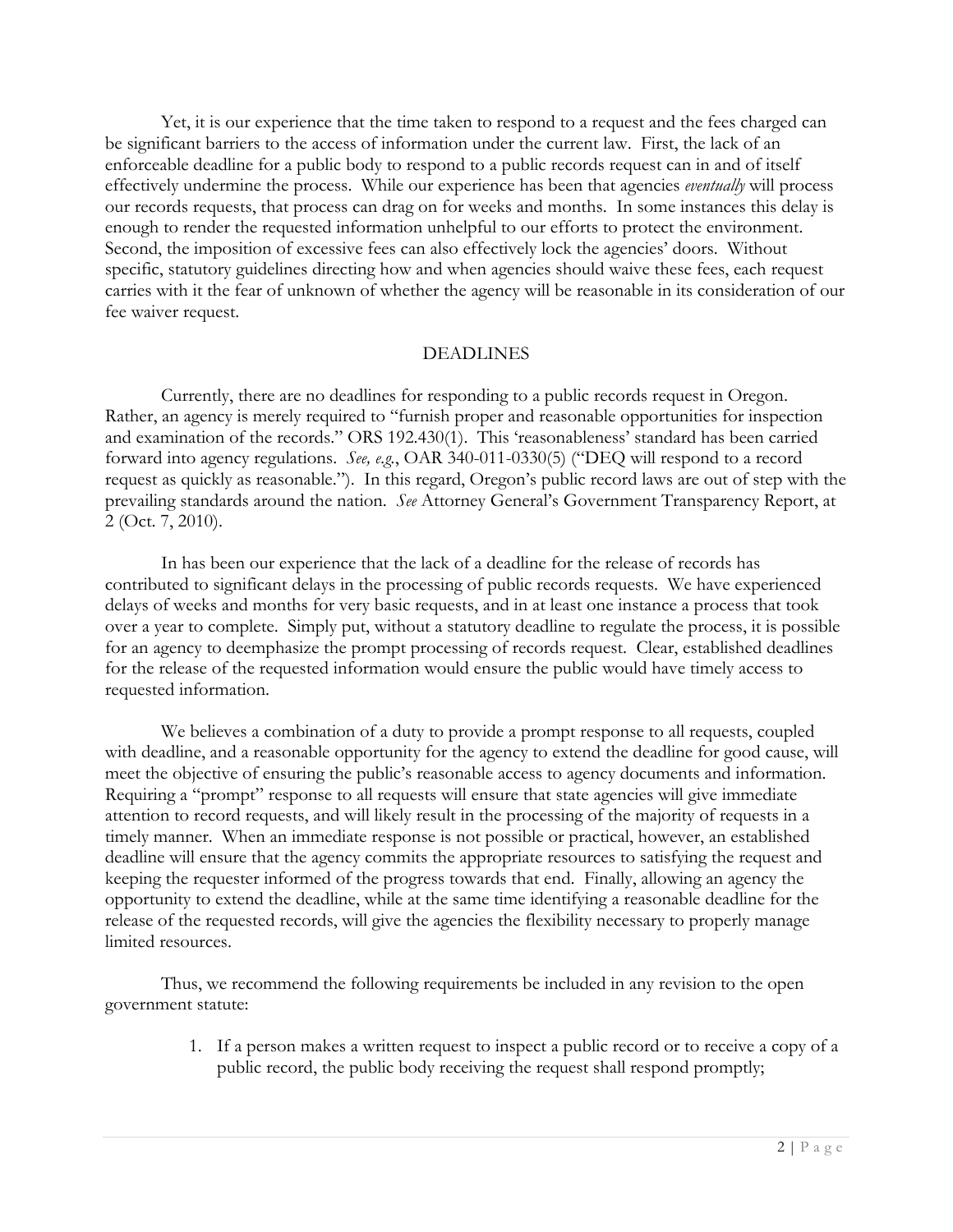- 2. In response to all such requests, within ten (10) business days of receiving the request, the public body must acknowledge receipt of the request and must include one of the following:
	- a. A statement that the public body does not possess or is not the custodian of, the public record(s), or that a state or federal law prohibits the public body from acknowledging whether any requested record exists;
	- b. For all requested public records for which the public body does not claim an exemption from disclosure, provide a time and place for the inspection of the documents or copies of the documents; or
	- c. A statement that the public body is the custodian of at least some of the requested public records, a proposed date when the public records may be inspected or copies of the records will be provided, a statement of and the explanation for the additional time necessary to process the request, and an estimate of the fees that the requester must pay as a condition of receiving the public records.

## FEES

Under the current law, an Oregon agency "may establish fees reasonably calculated to reimburse the public body for the public body's actual cost of making public records available." ORS 192.440(4)(a). The recoupable costs include both staff time for compiling and reviewing the records and the actual costs of producing the records for review. An agency may waive these fees when the release of the records "primarily benefits the general public." ORS 192.440(5).

Without question, the imposition of excessive fees can effectively deny the public access to public records. In many instances our groups have been forced to withdraw public records requests because of the fees associated with those requests. For example, in one instance the Oregon Department of Motor Vehicles gave the Northwest Environmental Defense Center an estimate for the cost associated with a records request that included a charge of \$4.38/second for computer time. For the three minutes it would take the computer to search the database for the records requested, NEDC would have been charged \$788.00. In other instances our organizations have been quoted fees associated with record requests totaling over \$7,000.00, and the agency would not consider waiving or reducing the fees. In these and many other instances, we simply could not afford to pursue the record request, and thus we were effectively denied access to this public information. In addition, we have experienced or heard of situations where the conservation or neighborhood group offered to bring a copier or scanner and to complete all duplication on site at the agency at no cost to the agency, but the agency refused to let that occur.

To ensure the public has reasonable access to agency records, the open government statutes should establish a fee structure that allows the public body to recoup the appropriate fees based on the nature of the request. First, requests for information that will help the public better understand the operations and actions of the government should be processed without charge. Second, where the request is for information that is not of commercial use to the requester, the public should be allowed to inspect the documents for free, and if copies of the documents are requested, the agency should be able to recoup any actual costs (if any) that the agency incurred when reproducing the documents.